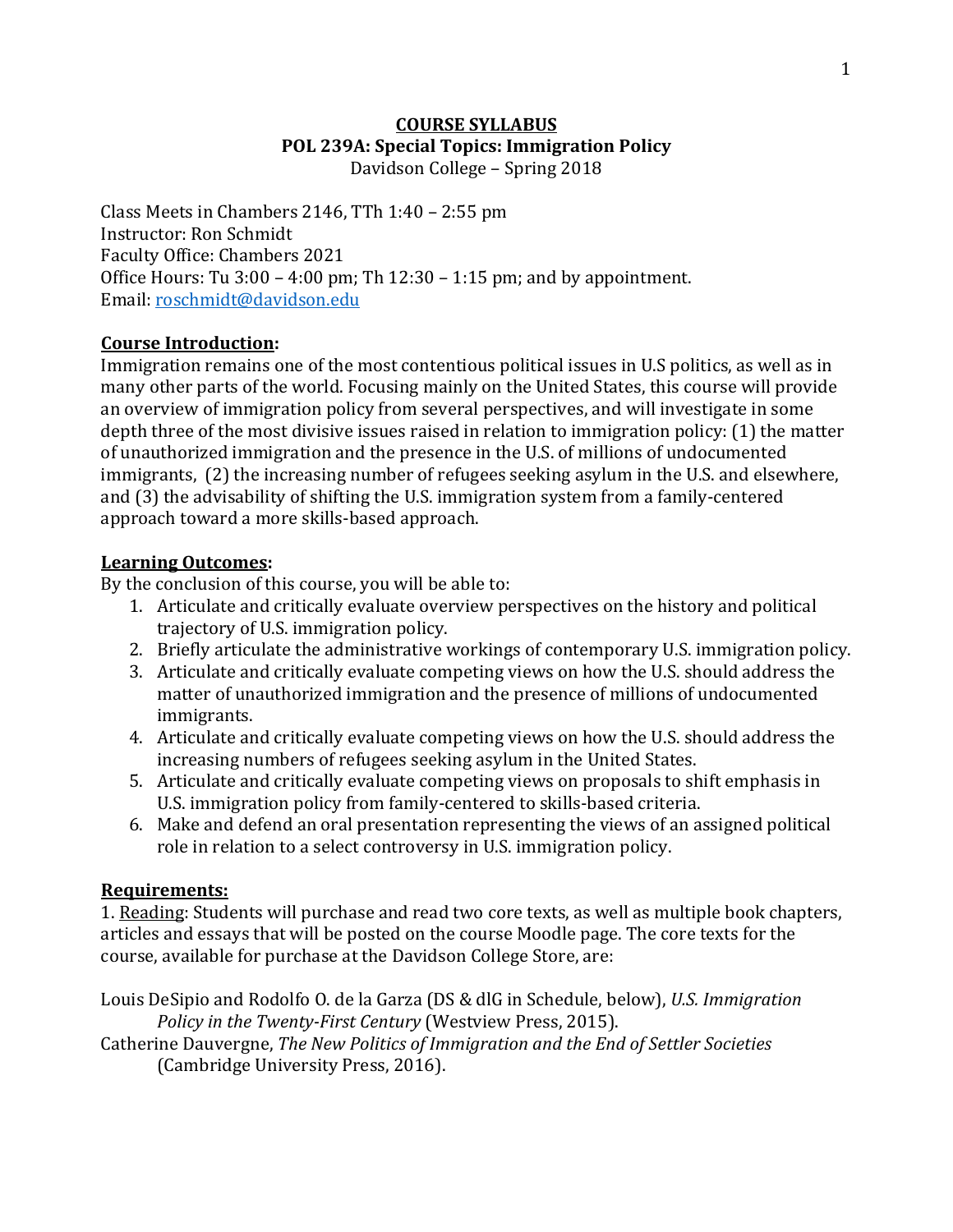2. Writing: Early in the term, students will write a brief two-page descriptive paper on the contemporary workings of the U.S. immigration policy system. The assignment particulars are posted on the course Moodle page, under "Assignments." Students also will be required to complete three short analytic papers. For analytic papers, the instructor will post an assignment prompt on the course Moodle page ("Assignments" section) two weeks before the assignment is due, in response to which students will write and submit a 5-page essay.

All papers will be graded on both substance and form. That is, students will be expected to concisely summarize information and arguments taken from the readings, lectures, discussions, and independent reading, and to critically evaluate the strengths and weaknesses of both informational claims and arguments. In addition, students will be graded based on their ability to organize information concisely, to develop a coherent and insightful line of exposition and analysis, to write without spelling, grammatical, and syntax errors, and to write gracefully.

3. Discussion: Students will be required to prepare for, and participate in, a panel discussion aiming to critically explore the claims made by various political actors and/or observers in relation to select issues of immigration policy. The instructor will assign both discussion topics and panel "roles" that students will articulate in the panel discussion. Students will be graded on their work for the panel discussion in regard to both their preparation and their performance using a rubric provided by the instructor. In addition, students will be graded on their level and quality of participation in classroom discussions. Topics and assignments for the panel discussions will be forthcoming on the course Moodle page.

### 4. Course Grades.

Students' work will be evaluated as outlined above, and the course grade will be based on the following point allocations:

| Assignment:                 | Points Possible |
|-----------------------------|-----------------|
| Two-page Descriptive Paper  | 50              |
| <b>First Analytic Paper</b> | 250             |
| Second Analytic Paper       | 250             |
| Third Analytic Paper        | 250             |
| <b>Panel Discussion</b>     | 150             |
| Participation               | 50              |
|                             | 1000            |

Grade points and course grades will be based on the following criteria:  $A = 93\%$  or more;  $A =$  $90 - 92\%$ ; B + =  $87 - 89\%$ ; B =  $83 - 86\%$ ; B -  $80 - 82\%$ ; C + =  $77 - 79\%$ ; C =  $73 - 76\%$ ; C =  $70 - 79\%$ 72%; D+ =  $67 - 69\%$ ; D =  $60 - 66\%$ ; F = below  $60\%$ .

### 5. Other Requirements.

Timeliness: work turned in late will be penalized (10 points per day of lateness). Avoiding a penalty is possible only if you can convince your instructor (typically with documentation) that you could not reasonably have been expected to avoid the events leading to your tardiness.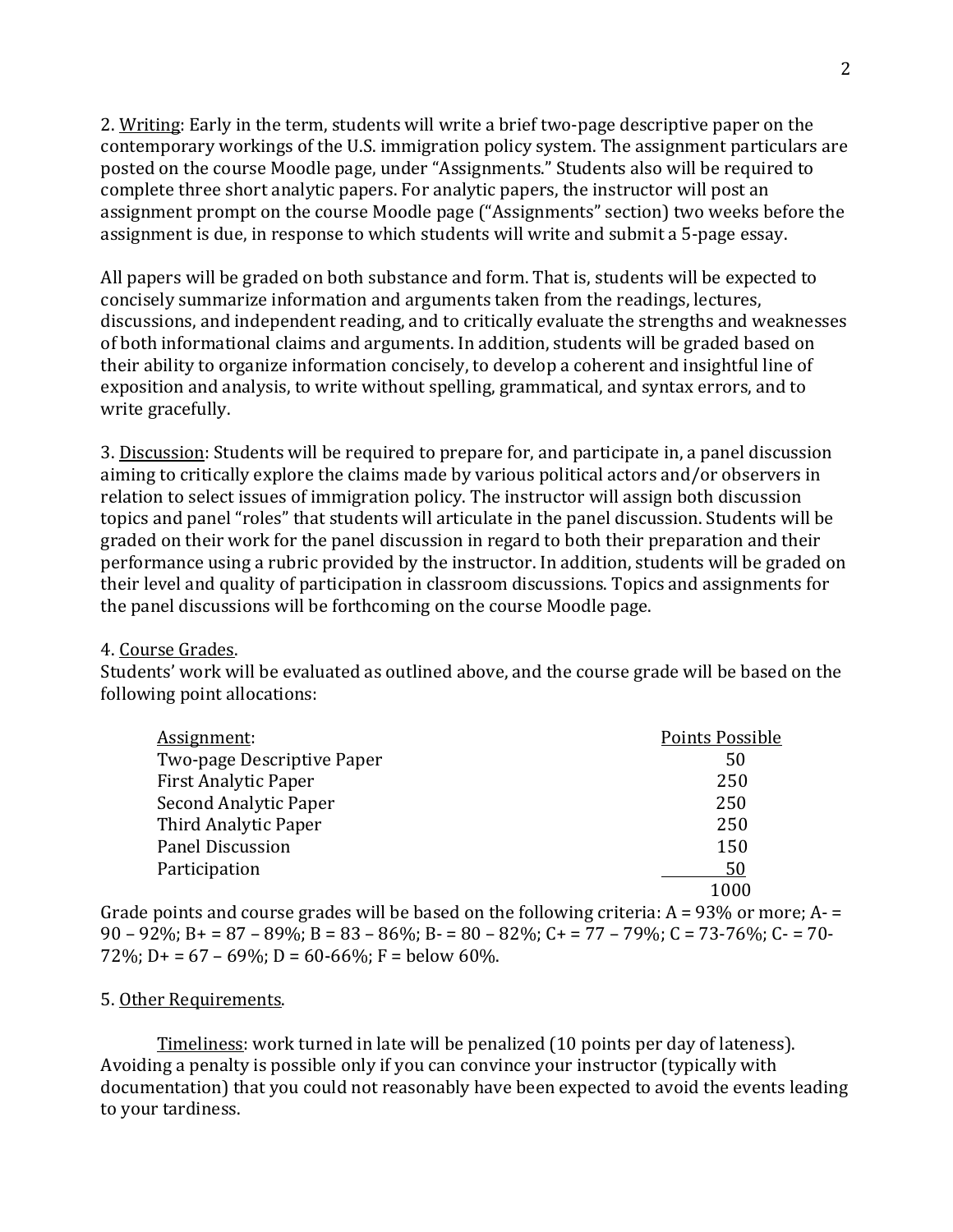Attendance: since student participation is a vital part of the course, attendance will be taken each day of class. You will get two unexcused absences "for free"; after that, you will be penalized 25 points per class missed. This means that six unexcused absences will lower your course grade by one full grade. Receiving an "excused" absence will involve convincing your instructor - usually with documentation - that your health and the health of your classmates required your absence from class.

Computer use: Personal computers (including e-tablets) are not to be used during class sessions. Research findings increasingly indicate that students gain more information and understanding from lectures and discussions when taking notes by hand rather than by computer: see, e.g., http://www.vox.com/2014/6/4/5776804/note-taking-by-hand-versuslaptop; http://www.bostonglobe.com/ideas/2014/05/24/taking-notes-bring-pen-skipcomputer/e3kGp47M7znyaNKOamUwrO/story.html

Class decorum: students will be expected to actively engage in the class proceedings by attentive listening, respectful participation, and quiet note taking. Mobile phones are to be turned off before class begins. Engaging in disrespectful behavior toward other students, or toward the instructor, will not be tolerated. This is especially important in a course that – by its very nature – engages our involvement in a deep and often emotional way.

Eating or drinking (except water) is not allowed during class.

Honor Code: students in this course will be expected to meet both the spirit and the letter of the Davidson College Honor Code. If in doubt about what this means, do not hesitate to contact the instructor for guidance.

### **Topical Outline and Schedule of Assignments:**

- Week 1 (Jan 16-18) Course Introduction; Overview of Current Debates Readings: DS & dlG – Chapter 1; Moodle readings for Week 1
- Week 2 (Jan 23-25) U.S. Immigration History, Policy, Politics Readings: DS & dlG – Chapters  $2-4$
- Week  $3$  (Jan  $30$  Feb 1) U.S. Immigration Political Trajectories Readings: DS & dlG - Chapters 5-6; Moodle Readings for Week 3 Feb 1: **Short Descriptive Paper Due:** How Does U.S. Immigration System Work?
- Week 4 (Feb 6-8) The Undocumented: Who Are They? What is the Problem? Readings: Moodle Readings for Week 4 Feb 8: PANEL 1: Who Are the Undocumented? What is the Problem?

Week 5 (Feb 13-15) The Undocumented: Broken Systems - Border Control, Interior Enforcement Readings: Moodle Readings for Week 5

Feb 15: PANEL 2: How do we Untangle the Undocumented Stalemate?